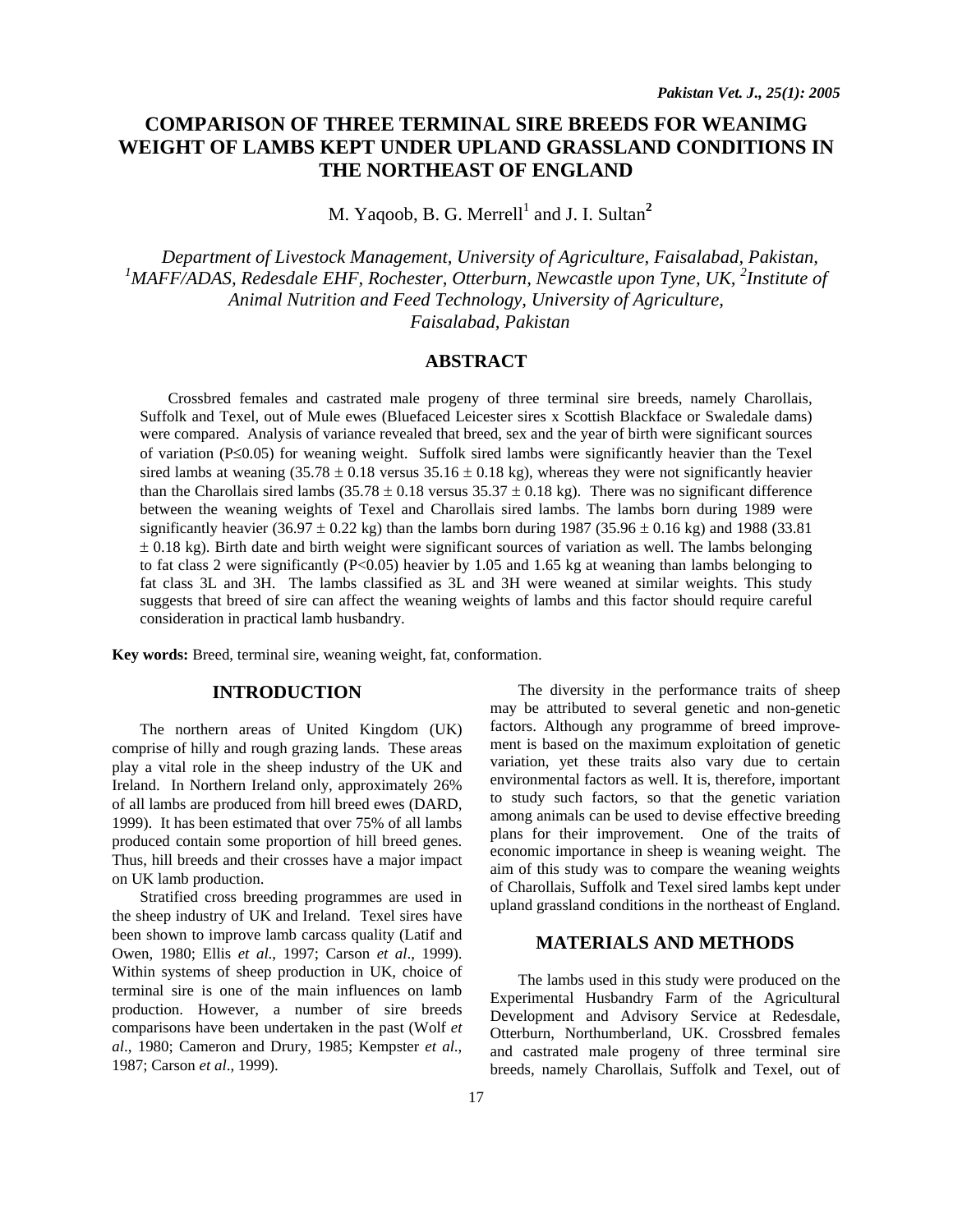Mule ewes (Bluefaced Leicester sires x Scottish Blackface or Swaledale dams) were compared. Weaning weight records of 1042 crossbred lambs obtained during three years period from 1987 to 1989 were used. In the  $1<sup>st</sup>$  year of the trial, ewes of both dam types were represented, with about two-thirds being of Blackface origin and one-third Swaledale. In the subsequent two years, no Swaledale crosses were used.

The ewes were mated to Charollais, Suffolk and Texel rams. A total of 10 unrelated rams of each breed were used. In the  $1<sup>st</sup>$  year, two sires of each breed were used, while during the  $2<sup>nd</sup>$  and  $3<sup>rd</sup>$  year, four sire of each breed were used. This means that individual sires were confounded with years but the aim was not to look at individual sires. The Texel sires used in this study were largely descended from animals of Dutch origin, although animals from French importation were also represented.

Ewes were divided into balanced groups according to dam type, age, live weight and body condition and each group was randomly allocated to an individual ram for a 22-day mating period, beginning in early November each year. These groups comprised 58 ewes in the 1st year and 29 ewes in the  $2<sup>nd</sup>$  and  $3<sup>rd</sup>$  year each. Only lambs that were born and reared as twins were used in this study.

After the initial mating period, the test rams were removed and the groups combined, with commercial rams being allowed to mate any ewes returning to oestrus. Lambs, which were born more than 140 days after the test rams had been removed, were considered of uncertain pedigree and were not included in the analysis.

Ewe and lamb management was in line with normal commercial procedures for an upland flock. The management of the ewes, and subsequently the ewes with their lambs, was the same throughout, except for the initial division into mating groups. The flock was out-wintered on improved hill grazing and was given *ad-libitum* access to baled silage from approximately mid December each year. Compound feed was introduced approximately 8 weeks before the start of lambing and was offered to a maximum daily rate of 900 grams per ewe. This level of feeding was maintained for about 4 weeks after lambing.

 The lambs were selected for slaughter at an equal estimated level of subcutaneous fat cover, equivalent to Meat and Livestock Commission (MLC, 1994) fat classes 2 and 3L. The level of fat cover was assessed by subjective handling of the loin area. The leaner meat on the basis of fat class, the carcass falling into fat classes 2 and 3L fulfill the market demand. Whereas the conformation classes were also equivalent to Meat and Livestock Commission conformation classes E, U, R and O (MLC, 1994).

#### **Statistical analysis**

The data from multiple born, twin reared lambs born during 1987, 1988 and 1989 were analysed. The weaning weights of 994 lambs with respect to conformation and fat classes developed by Meat and Livestock Commission (MLC, 1994) were analyzed as well. Data were analysed to determine the effect of year of lambing, breed of sire and sex of lamb on the weaning weight by General Linear Regression, using Genstat V (Payne *et al*., 1987).

### **RESULTS AND DISCUSSION**

### **Year of lambing**

Year of lambing was a significant (P<0.001) source of variation for weaning weight of lambs when data were analysed without adjusting and after adjusting for fat class. Mean weaning weights during 1987, 1988 and 1989 were  $35.96 \pm 0.16$ ,  $33.81 \pm 0.18$  and  $36.97 \pm$ 0.22 kg, respectively. The lambs born during 1987 and 1989 were 2.15 and 3.16 kg heavier at weaning than the lambs born during 1988. There was a difference of 1.01 kg between the weaning weights of lambs during 1987 and 1989 (P≤0.05, Table 1).

These results are in agreement with those of More-O'Ferrall and Timon (1977) and Wolf *et al*. (1980). The differences in weaning weight during different years can be attributed to various factors like supply of feeds and fodder, seasonal fluctuations and variation in management.

### **Breed of sire**

The weaning weight of lambs was also significantly affected (P<0.01) by the breed of sire. Mean weaning weights of Charollais, Suffolk and Texel lambs were  $35.37 \pm 0.18$ ,  $35.78 \pm 0.18$  and  $35.16 \pm 0.18$ kg, respectively. The Suffolk lambs were significantly heavier by 0.62 kg than the Texel lambs at weaning (P≤0.05). The weight of Charollais sired lambs did not vary significantly from Suffolk and Texel sired lambs at weaning (Table 1).

The effect of breed on weaning weights of lambs during different stages from birth to weaning is well documented. The changes in weight from birth to weaning are governed by breed, milk producing ability of the dam, the environment under which lambs are maintained, notably availability of adequate feed supply (Notter and Copenhaver, 1980; Burfening and Kress, 1993; Bathaei and Leroy, 1996).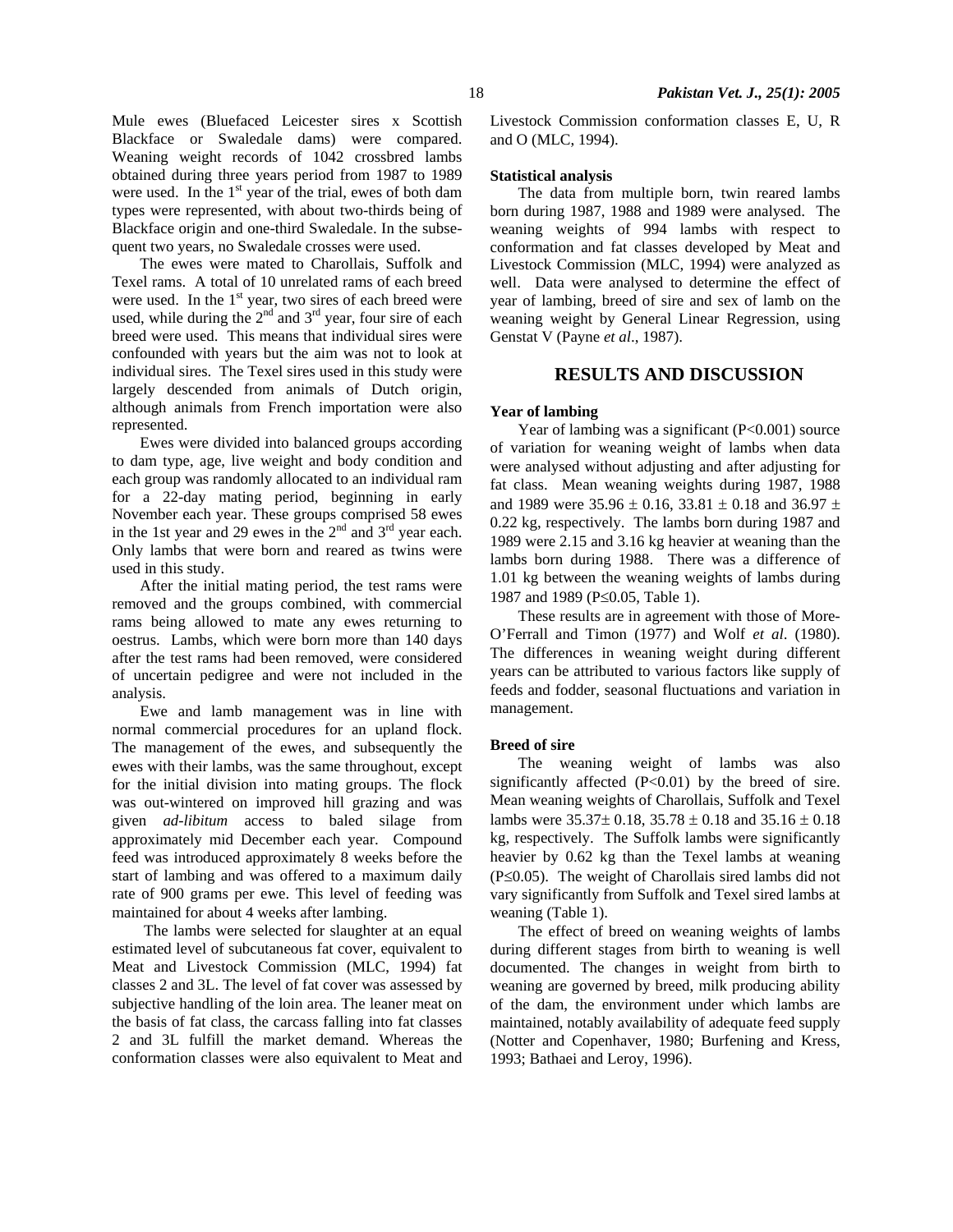Results of the present study are different from those of Latif and Owen (1980) but similar to these of More-O'Ferrall and Timon (1977) and Wolf *et al*. (1980). The former workers observed a non-significant difference, whereas the latter ones observed a significant difference, between the weaning weight of the Suffolk and Texel sired lambs. The weaning weight of Charollais sired lambs was comparable to that of Suffolk sired lambs for unadjusted data and was 0.32 kg lighter than the Suffolk sired lambs when adjusted for fat class. Cameron (1988) found a non-significant difference between the weaning weights of Texel and Charollais sired lambs, which is in agreement with the results of the present study.

#### **Effect of sex of the lamb**

The results of this study indicated that sex of lambs was a significant (P<0.001) source of variation for weaning weight. The male lambs were significantly (P<0.05) heavier by 0.58 kg than the female lambs (Table 1). This is consistent with the conclusions of O'Riordan and Hanrahan (1992).

Sexual development in the lamb is a general process, beginning early in foetal life, and is controlled by a complex interaction between the hypothalamus, anterior pituitary and gonads. The considerable variation which exists, both between and within breeds of sheep, in the age and body weight can be attributed to both genetic effects and environmental factors, particularly to the nutrition of both sexes (Dyrmundsson, 1987).

| weaning weight       |                    |                                               |  |  |  |
|----------------------|--------------------|-----------------------------------------------|--|--|--|
| <b>Factors</b>       | Number of<br>lambs | <b>Weaning weight</b><br>(kg)<br>$LSM \pm SE$ |  |  |  |
| Years                |                    |                                               |  |  |  |
| 1987                 | 442                | $35.96 \pm 0.16^b$                            |  |  |  |
| 1988                 | 362                | $33.81 \pm 0.18^{\circ}$                      |  |  |  |
| 1989                 | 238                | $36.97 + 0.22a$                               |  |  |  |
| <b>Breed</b>         |                    |                                               |  |  |  |
| Suffolk              | 348                | $35.37 \pm 0.18^{ab}$                         |  |  |  |
| Texel                | 330                | $35.78 \pm 0.18^a$                            |  |  |  |
| Charollais           | 364                | $35.16 \pm 0.18^b$                            |  |  |  |
| Sex                  |                    |                                               |  |  |  |
| Male                 | 499                | $35.85 \pm 0.22^{\circ}$                      |  |  |  |
| Female               | 543                | $35.27 \pm 0.22^b$                            |  |  |  |
| Column volung within |                    | aroun with different                          |  |  |  |

**Table 1: Effect of year of lambing, breed of sire and sex of lambs on the** 

Column values within a group with different superscripts differ significantly (P≤0.05).

## **Effect of birth weight**

The weaning weight of lambs was significantly (P<0.001) influenced by the birth weight of lambs. It was found that 1 kg advantage at birth was translated into an advantage of 1.95 kg at weaning. McFee (1985) found that birth weight had a significant  $(P \le 0.01)$ relationship with the weaning weight. The relationship between birth and weaning weight has been considered by many other workers (Notter and Copenhaver, 1980; Burfening and Kress, 1993; Bathaei and Leroy, 1996).

Birth weight, which itself is affected by dam size, dam body condition and litter size, influences the survival rate and pre-weaning growth performance of offsprings, as confirmed by Laes-Fettback and Peters (1995). These workers observed that kids born to relatively heavier does, and those which had heavier birth weight among the multiple born kids, had a better chance of survival. Notter *et al*. (1991) have also reported that birth weight of lambs is greatly influenced by production system, lamb sex, ewe effects and ewe x season interaction. The interpretation of the fact that there was an increase of 1.95 kg in weaning weight for each kg increase in the birth weight involves the knowledge of lamb's breed, nutrition and management of both mother and offspring from birth to weaning, mother's milk yield and competition among the twins, etc.

#### **Effect of fat and conformation classes**

Both fat score and conformation class reflect the carcass quality. The current demand in the UK is for leaner carcasses. The lambs having better conformation and fat class that fulfils the market demand fetch a better price and the current demand is for a carcass falling into fat class 2 and 3L and conformation U and R. Most of the major buyers in Britain prefer a leaner carcass of fat classes 1, 2 and 3L (Simm and Steane, 1988). The proportion of fat can influence the commercial value of sheep carcasses (Taylor *et al*., 1989).

According to British Meat and Livestock Commission (MLC, 1988), the carcass belonging to fat class 2 is leaner (6.0 to 9.9% external fat) than the fat class 3L (10.0 to 11.9% external fat) and 3H (12.0 to 13.9% external fat). In the present study, the fat class significantly affected the weaning weight of lambs, whereas it was not significantly affected by conformation score. The lambs classified as 2 were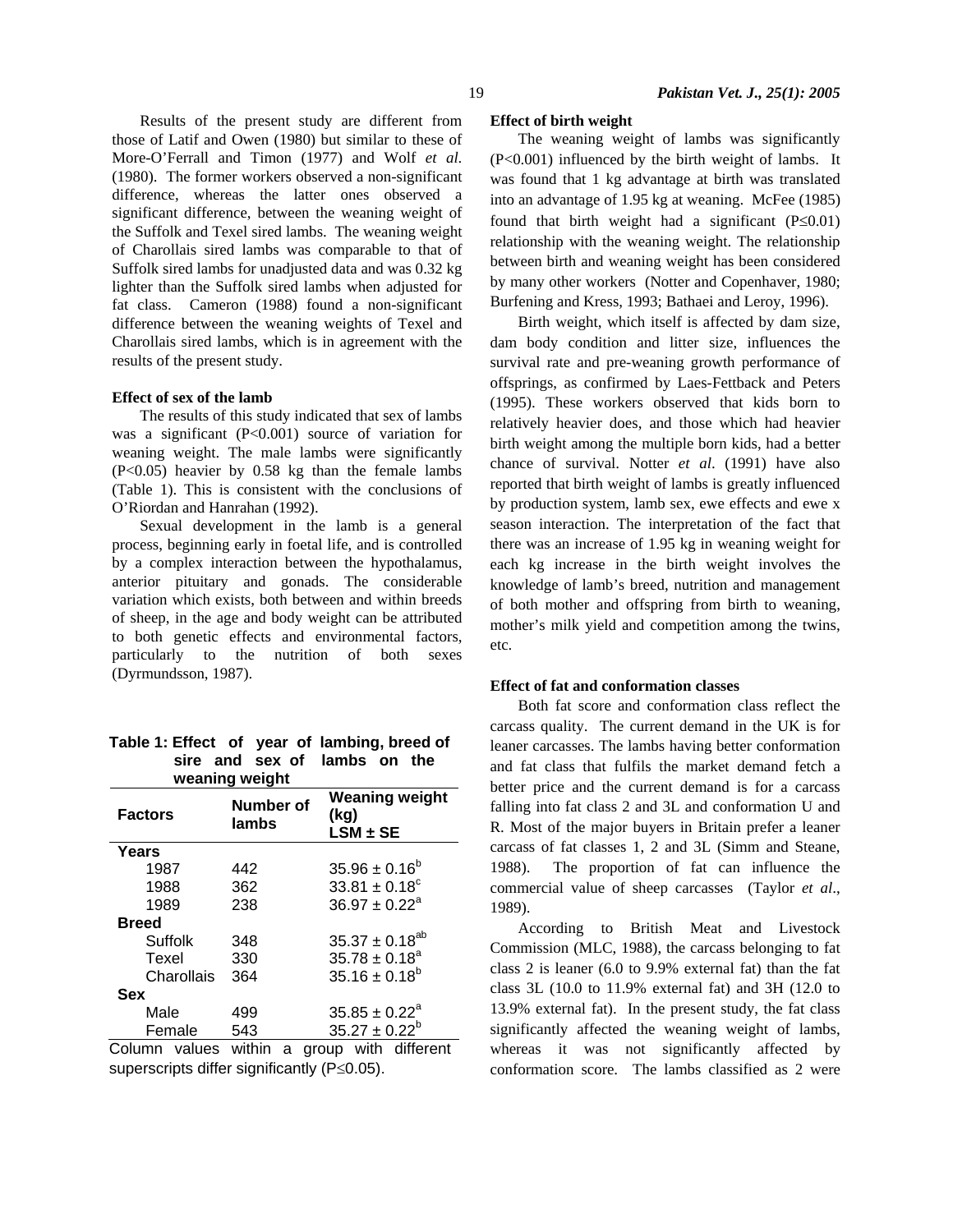weaned significantly  $(P<0.05)$  at heavier weight by 1.05 and 1.65 kg than lambs classified as 3L and 3H. The lambs classified as 3L and 3H were weaned at similar weights. The least squares means alongwith the standard errors and relevant mean comparisons are presented in the Table 2.

|         |  |  | Table 2: Weaning weight of lambs belonging |
|---------|--|--|--------------------------------------------|
|         |  |  | to different fat and conformation          |
| classes |  |  |                                            |

| <b>Factors</b>      | <b>Number of Weight (kg)</b> |                          |  |  |  |
|---------------------|------------------------------|--------------------------|--|--|--|
|                     | lambs                        | $LSM \pm SE$             |  |  |  |
| <b>Fat class</b>    |                              |                          |  |  |  |
| 2                   | 397                          | $36.36 \pm 0.20^4$       |  |  |  |
| 3L                  | 490                          | $35.04 \pm 0.18^b$       |  |  |  |
| 3H                  | 107                          | $34.12 \pm 0.43^b$       |  |  |  |
| <b>Conformation</b> |                              |                          |  |  |  |
| class               |                              |                          |  |  |  |
| U                   | 133                          | $35.43 \pm 0.36^{\circ}$ |  |  |  |
| R                   | 608                          | $35.48 \pm 0.15^a$       |  |  |  |
| O                   | 253                          | $35.62 \pm 0.27^a$       |  |  |  |
|                     |                              |                          |  |  |  |

Column values within a group not followed by a common superscript differ significantly (P≤0.05).

The mean weaning weights with respect to their respective conformation score were  $35.43 \pm 0.36$ ,  $35.48 \pm 0.15$ , and  $35.62 \pm 0.27$  kg for U, R and O, respectively. The comparison of least squares means did not reveal any significant difference between the weaning weights of lambs belonging to different conformation classes (Table 2). Improvement in lamb conformation is important, as it remains the basis of most producer payment systems. Carson *et al*. (1999) reported that the European classification system identified the improvements in carcass lean content associated with increasing the proportion of Dutch Texel genes. In contrast, Kempster *et al*. (1981) reported that although Texel-sired lambs improved carcass composition, they did not have sufficiently high conformation scores to identify clearly this advantage.

Based on the results of the present study, it can be concluded that breed of sire, sex and birth weight of lambs can affect their weaning weights and these factors require careful consideration in practical lamb husbandry. The variation in weaning weights of lambs during different years of lambing reflects the level of management, as well as some environmental effects, on the ewes during rearing.

# **REFERENCES**

- Bathaei, S. S. and P. L. Leroy, 1996. Growth and mature weight of Mehraban Iranian fat tailed sheep. Small Ruminant Research, 22: 155-162.
- Burfening, P. J. and D. D. Kress, 1993. Direct and maternal effects on birth and weaning weight in sheep. Small Ruminant Research, 10: 153-163.
- Cameron, N.D., 1988. Genetic improvement of lean meat production in terminal sire breeds of sheep. PhD Thesis, Univ. Edinburgh, UK.
- Cameron, N.D. and D. J. Drury, 1985. Comparison of terminal sire breeds for growth and carcass traits in crossbred lambs. Anim. Prod., 40: 315-322.
- Carson, A. F., B. W. Moss, R. W. J. Steen and D. J. Kilpatrick, 1999. Effect of percentage of Texel or Rouge de l'Ouest genes in lambs on carcass characteristics and meat quality. Anim. Sci., 69: 81-92.
- DARD, 1999. Statistical review of Northern Ireland agriculture. A Government Statistical Publication, Economics and Statistics Division, UK.
- Dyrmundsson, O. R., 1987. Advancement of puberty in male and female sheep. In: New Techniques in Sheep Production, by I. Fayez, M. Marai and J. B. Owen (Eds.) Butterworth, London, UK.
- Ellis, M., G.M. Webster, B.G. Merrell and I. Brown, 1997. The influence of terminal sire breed on carcass composition and eating quality of crossbred lambs. Anim. Sci., 64(1): 77-86.
- Kempster, A.J., D. Croston, D.R. Guy and D.W. Jones, 1987. Growth and carcass characteristics of crossbred lambs of ten sire breeds compared at the same level of subcutaneous fat proportion. Anim. Prod., 44: 83-98.
- Kempster, A.J., D. Croston and D.W. Jones, 1981. Value of conformation as an indicator of sheep carcass composition within and between breeds. Anim. Prod., 33: 39-49.
- Laes-Fettback, C. and K. J. Peters, 1995. A comparative study of performance of Egyptian goat breeds. II. Growth performance and productivity. Arch. Tierz., Dummerstorf., 38 (5): 563-575.
- Latif, M. G. A. and E. Owen, 1980. A note on the growth performance and carcass composition of Texel and Suffolk sired lambs in an intensive feeding system. Anim. Prod., 30: 311-314.
- McFee, L. G., 1985. Factors affecting birth weight, weaning weight and post-weaning average daily gain in ram lambs. MS Thesis, Dept. Anim. Sci., Iowa State Univ. Ames, Iowa, USA.
- MLC, 1988. Sheep Yearbook and Sheep Carcass Classification Service, Meat and Livestock Commission, Milton Keynes, UK.